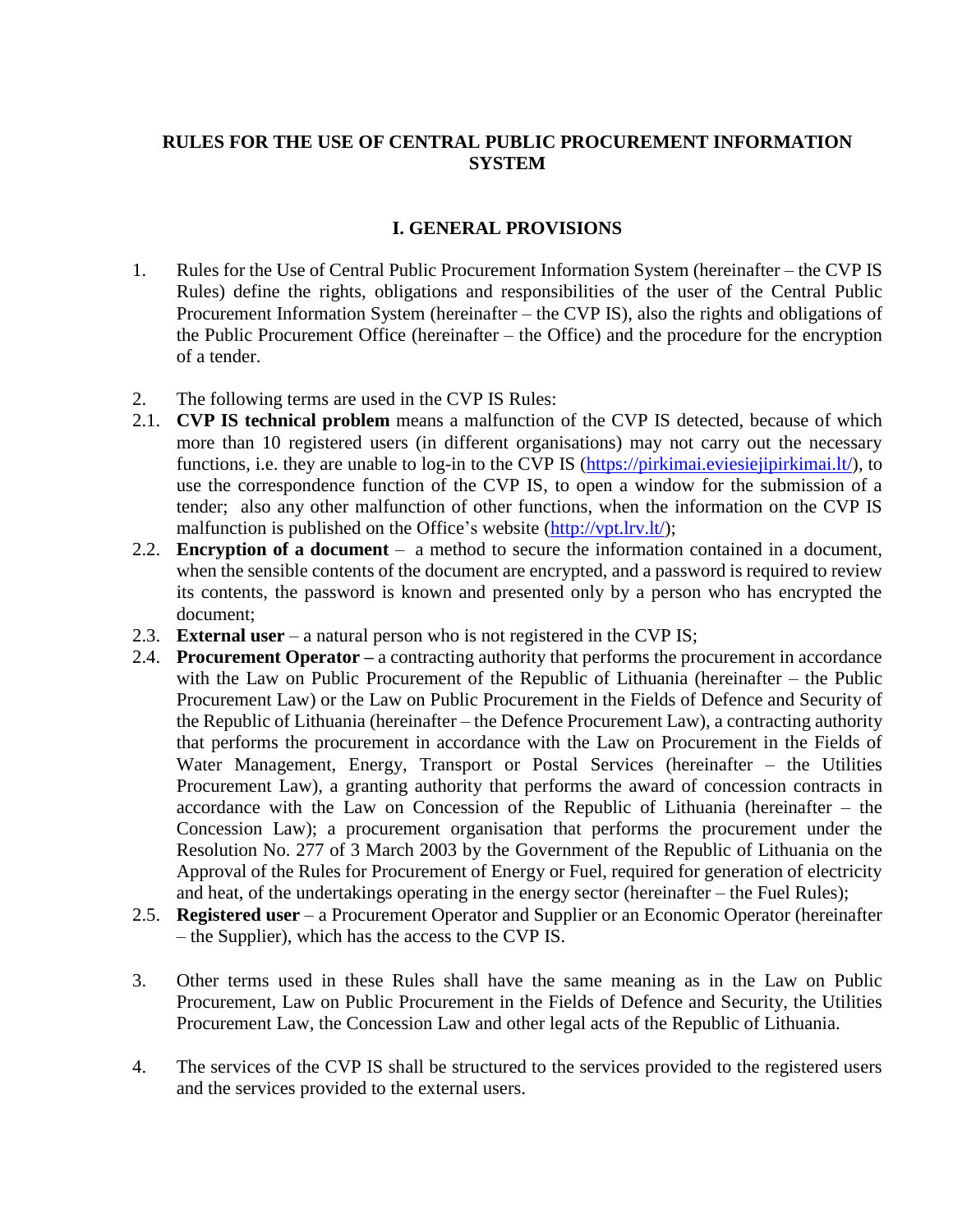- 5. External users can access all the information publicly available on the CVP IS, such as, public advertisements, annual plans of public procurement, carried out in accordance with the Public Procurement Law, summaries of procurement performed in accordance with the Utilities Procurement Law (hereinafter – the Procurement), also the procurement performed under the Fuel Rules (hereinafter – the Fuel Procurement), prior consultations, drafts of technical specifications, list of the suppliers submitting false or misleading information, list of unreliable suppliers, list of tender winners, list of the contracts concluded and their amendments, the publishable procurement documents and etc. The external users can also subscribe to receive the news in RSS format.
- 6. Registered users of a Procurement Operator, in addition to the services provided to external users, can use the additional services provided by the CVP IS: carry out the procedures of procurement and public procurement in accordance with the Public Procurement Law, public procurement in the fields of defence and security in accordance with the Law on the Public Procurement in the Fields of Defence and Security (hereinafter – the Defence Procurement), the procedures of fuel procurement and the award of concession contracts using the CVP IS means; and perform other related activities (for example, make the additions to advertisements, publicise advertisements, publicise document, conduct all correspondence, etc.), also to complete and publicise the summaries of planned procurement, fuel procurement and tenders of a supplier winner; to publicise public procurement contracts and amendments thereto, to make lists of unreliable suppliers, to publicize the suppliers taking part in public procurement or concession award procedures; to make lists and publicise the suppliers who had submitted false or misleading information; to compile and publicize the reports. The contracting entities can publish their approved descriptions of low value procurement procedures. Procurement Operators can administer and manage the information on organisation and its account users, to manage electronic documents.
- 7. Users of the Suppliers, in addition to the services provided to external users, can use the additional services provided by the CVP IS: access to the terms and documents of procurement, defence procurement, fuel procurement and concession contracts, submitted by the correspondence means. The suppliers can submit tenders to the announced and not announced tenders of procurement, defence procurement and fuel procurement, submit the tenders for concessions, administer and manage the information about organisation and its account users, manage electronic documents, sign tenders by a e-signature, join the list of undertakings referred in Article 23 of the Law on Public Procurement of the Republic of Lithuania.

## **II. PROCEDURE OF THE USE OF CVP IS**

- 8. The Rules shall be followed both by the CVP IS users, registered before the entry into force of the Rules, and the new CVP IS users, registered after the entry into force of the Rules.
- 9. A newly registered user is required to change a password in order for the first time to join the CVP IS.
- 10. The symbols of a password should not contain any personal information, and it must be made of:
- 10.1. at least 8 characters;
- 10.2. at least one lowercase and one uppercase letter of the Latin alphabet;
- 10.3. at least one digit;
- 10.4. at least one special character  $(!, \omega, \#, \$\, \&, \*)$ .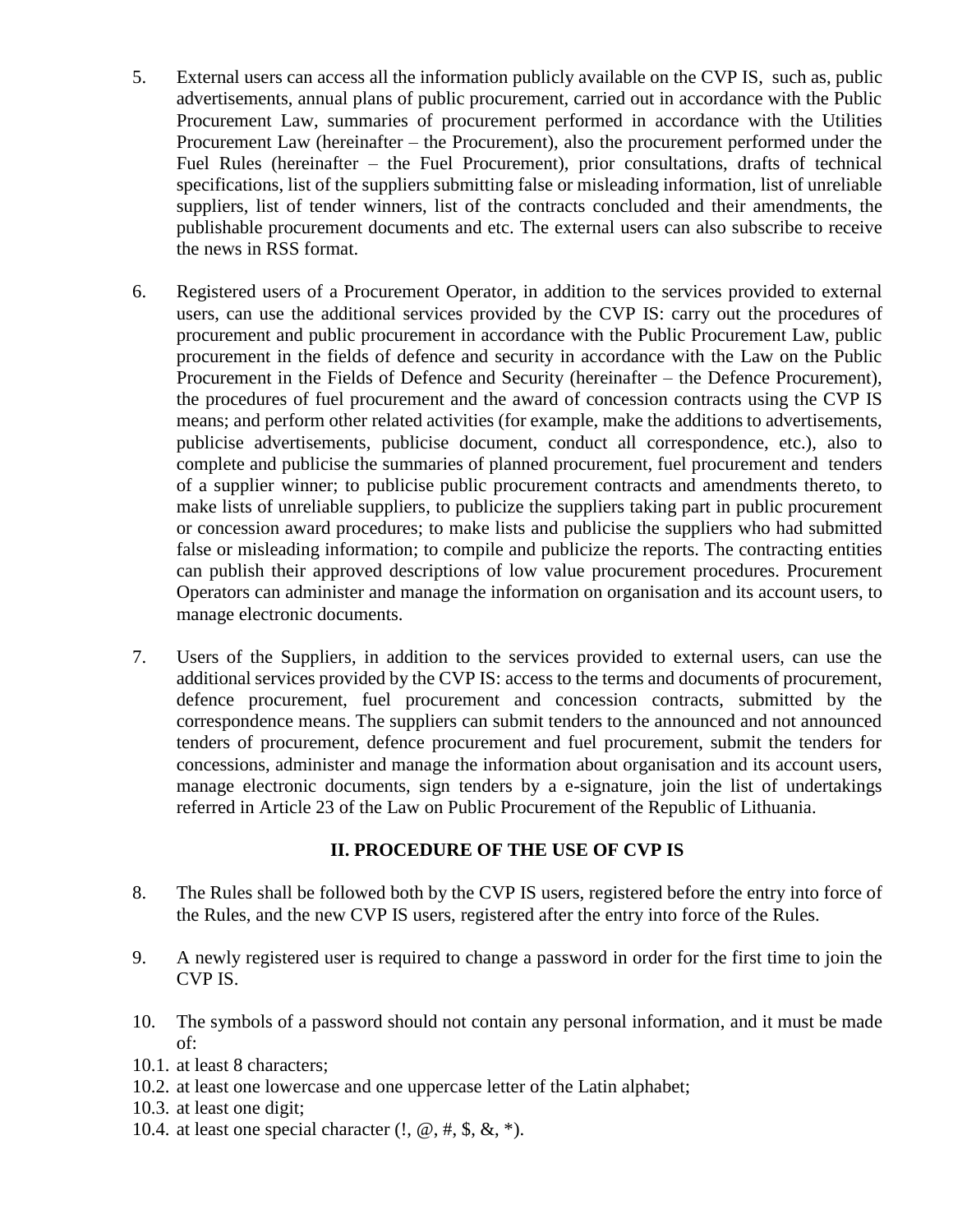- 11. User of the Procurement Operator shall have the right to:
- 11.1. review and edit the information relating to the organisation's account;
- 11.2. create other users of the same organisation and edit the information of the registered users;
- 11.3. access the functions described in Article 6 of the Rules for the Procurement Operators;
- 11.4. access other electronic services of the CVP IS.
- 12. User of the Supplier shall have the right to:
- 12.1. review and edit the information relating to the Supplier's CVP IS account;
- 12.2. create other users of its own account and edit the information of the registered users;
- 12.3. access the functions described in Article 7 of the Rules for Suppliers of the CVP IS;
- 12.4. access other electronic services of the CVP IS.
- 13. The registered user shall undertake to:
- 13.1. provide the CVP IS with the correct data; in case of changes of the data, guarantee the replacement of the information not later than within 5 business days from the introduction of new information. The changes in the CVP IS shall be entered by the User of the Procurement Operator or the User of the Supplier who has administrator's rights;
- 13.2. manage the personal (special) and confidential data of the registered users of its organisation, public procurement, defence procurement, fuel procurement and concession suppliers, in accordance with the Law of the Republic of Lithuania on Legal Protection of Personal Data, and other legal acts of the Republic of Lithuania;
- 13.3. keep safe the log-in information provided and transfer it to nobody. In accordance with the legislation in force, responsibility for all the operations performed with the user's log-in information in the CVP IS shall remain with the person who has been provided with the log-in information;
- 13.4. refrain from any action which would alter, impair or otherwise affect the CVP IS;
- 13.5. use no profanity and swearing words, defame no person's honour and dignity, and to discourage racial, religious or other discrimination through the CVP IS means.
- 14. In the event of the CVP IS technical problem, when the Supplier has no possibility to submit a tender by the CVP IS means, the Procurement Operator must move forward a deadline for the submission and opening of tenders, and notify the Suppliers thereof.
- 15. The supplier, after estimating the potential failures due to the Internet connection, power supply failures or computer settings, and the time remaining until the deadline for the submission of the proposal, may request the Office for assistance regarding the signing of the tender with a qualified electronic signature. In the Office supplier will be provided with technical support in order to submit a tender using the Office's equipment. The Supplier must make arrangements with the Offices representatives regarding the time of arrival at the Office in advance, inform the Office about the type of electronic signature used by Supplier and arrive at the Office at least 2 hours before the deadline for submission of the tender and/or the end of the Offices working time. In case the Supplier arrives later than indicated above, the Supplier assumes it's responsibility for the failure to submit the tender.
- 16. Responsibility for the processing of personal information of a natural or legal person (hereinafter – the Person) and the users created by the Person, the accuracy and legitimacy of this information, shall be borne solely by the Person itself.

## **III. ENCRYPTION OF TENDERS**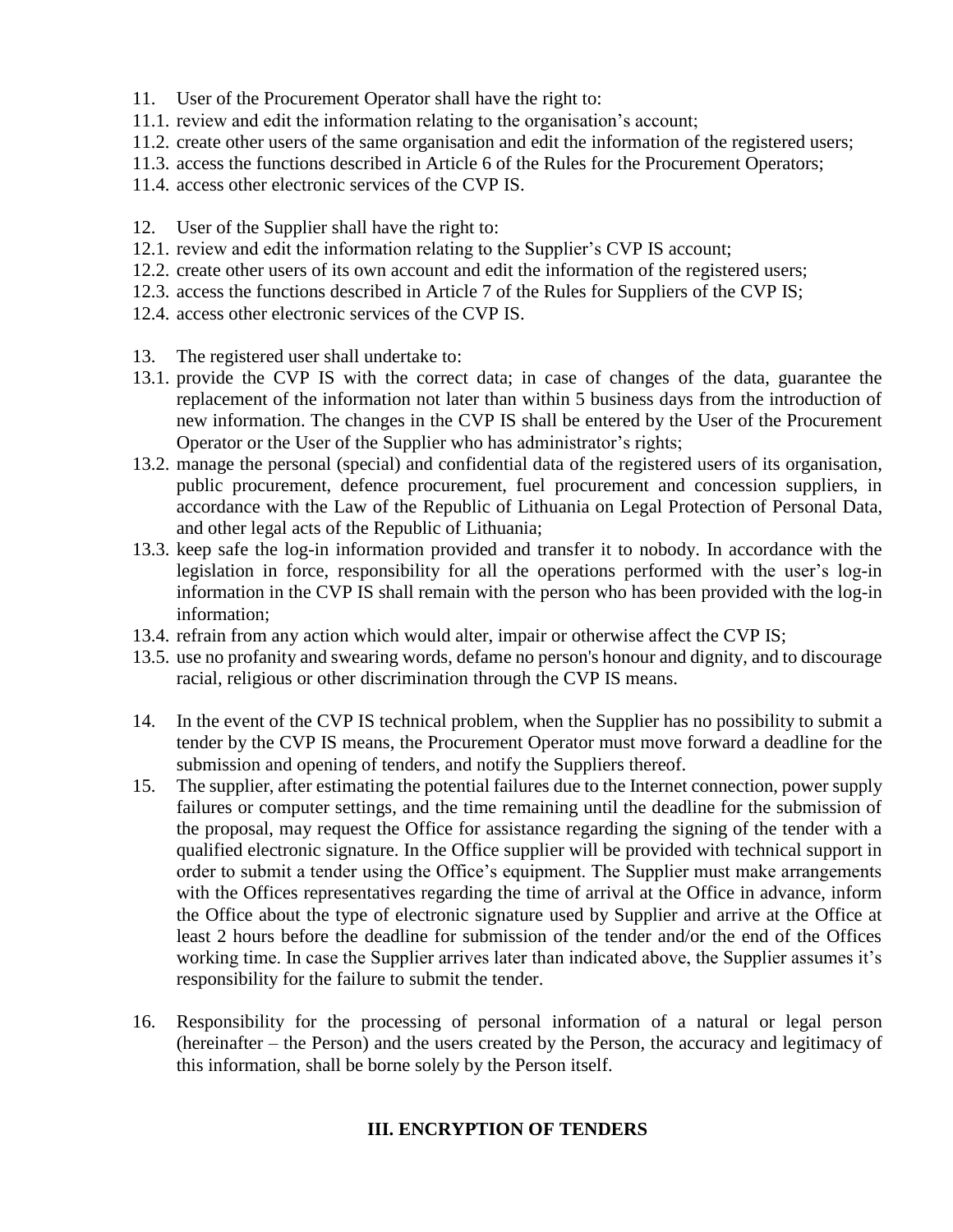- 17. The Supplier can encrypt a full tender or a tender document, where the price of the tender (hereinafter – the Tender Price) is specified. During negotiated procedures, the Supplier can encrypt the final Tender Price (the initial Tender Price is not to be encrypted). The encryption of the Tender Price shall be guided by Annex 4 of the Rules (Encryption Possibilities of the Tender Price).
- 18. The Supplier can encrypt a tender, where the concession value, if applicable, the fee payable by the concessionaire to the granting authority and (or) payable by the granting authority to the concessionaire is specified (hereinafter – the Concession Value Tenders).
- 19. The encrypted prices and the Concession Value Tenders (hereinafter the Price or Value Tenders) can be submitted (attached) prior to the closing date for the submission of tenders, as well as the unencrypted Tender Prices.
- 20. In order to decode the encryption of the Price or Value Tenders, the Supplier, using the CVP IS correspondence means, must provide a password in a timely manner, i.e. before the beginning of the procedure (meeting) of the opening of the envelopes with the price specified, to the Procurement Operator.
- 21. The Procurement Operator (except a granting authority) that performs an electronic procurement, when only one tender is to be submitted and an evaluation criteria is the lowest price, the envelope opening procedure (meeting) shall be started at least 45 minutes after the deadline for the submission of the tenders. If an electronic procurement involves the initial tenders to be submitted, after which the final tenders are submitted, the deadline of the opening procedure (meeting) of the envelopes with initial tenders can match the deadline for the submission of the initial tenders, and the opening procedure (meeting) of the envelopes with the final tenders shall be started at least 45 minutes after the deadline for the submission of the tender (this provision shall not apply if the most economically advantageous tender as an evaluation criteria is selected, and the final tenders are requested to submit in two envelopes).
- 22. A granting authority that performs an electronic concession award procedure, in the case it is required that the suppliers submit only a binding tender, the envelope opening procedure (meeting) shall be started at least 45 minutes after the deadline for the submission of the tenders. In case of an electronic concession award procedure, in the case the suppliers submit non-binding tenders, the deadline of the opening procedure (meeting) of the envelopes with indicative non-binding tenders can match the deadline for the submission of the indicative non-binding tenders. The opening procedure (meeting) of the envelopes with binding tenders shall be started at least 45 minutes after the deadline for the submission of the tender. In the case of the negotiated procedure, a possibility shall be given for the Supplier to encrypt a final tender or a tender document that specifies the concession value.
- 23. Procurement Operator must specify the date of the envelope opening procedure (meeting) in its announcement and (or) in the electronic procurement documents.
- 24. In order to submit the Price or Value Tender encrypted, the Supplier shall perform the following steps:
- 24.1. **Preparation of the Software.** The Supplier shall use the software, described in Article 23 of the Rules, and install it on the computer in accordance with the provisions of Annex 1 to the Rules (Installation Guide of the Software to encrypt the Price or Value Tenders).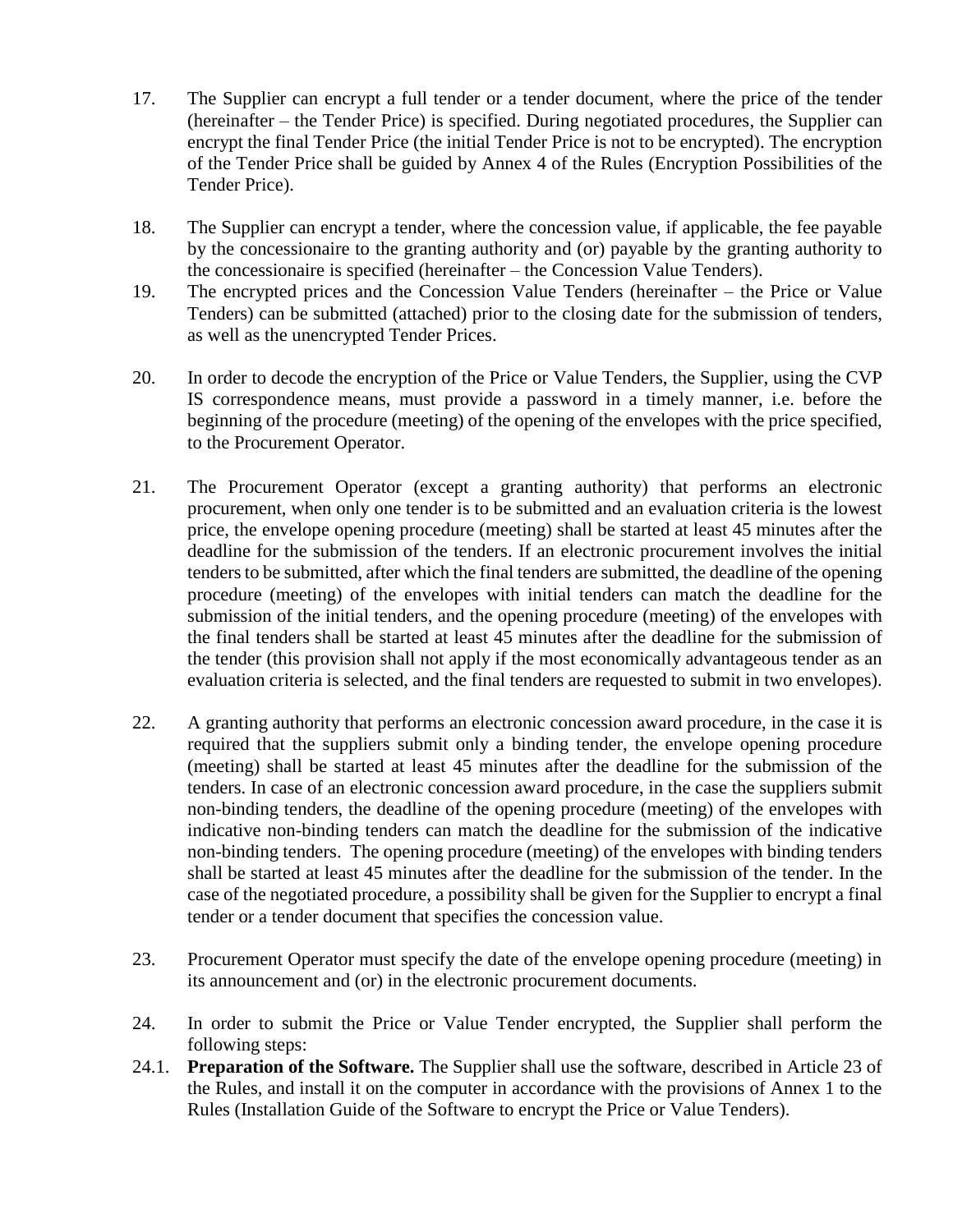- 24.2. **Encryption of the Price or Value Tender.** Supplier must encrypt the Price or Value Tenders according to Annex 2 of the Rules (Encryption Guide of the Price or Value Tenders). The use of strongly safe passwords is recommended (12-30 symbols, consisting of numbers, uppercase and lowercase letters of the Latin alphabet special characters (!"#\$%  $\&$ '()\*+,-./:;<=>?@[\]^-`{|}).
- 24.3. **Uploading of the Price or Value Tenders.** The Supplier must upload the Price or Value Tender encrypted into the CVP IS prior to the deadline for the submission of tenders. Both encrypted and non-encrypted Price or Value Tenders are uploaded in the same way (guide on uploading of tender using CVP IS means is available on the Office's website ---> CVP IS --- > Training material (Mokymų medžiaga) ---> For Suppliers (Tiekėjams) ---> How to prepare and submit a tender (Kaip parengti ir pateikti …);
- 24.4. **Verification of the document encrypted.** The Supplier, who submits a tender, shall be recommended to download from the relevant column of the submission window of the Price or Value Tender and save the encrypted Price or Value Tender on the Supplier's computer; also to verify whether a document can be successfully decrypted using a password in accordance with Annex 3 "Decryption Guide of the Price or Value Tenders" of the Rules (hereinafter – Decryption Guide).
- 24.5. **Submission of a password.** Prior to the beginning of the opening procedure (meeting) of the envelopes with the prices specified (or after the notification on the qualification and technical information before the opening of the second envelopes), the Supplier must submit a password, which would enable the decryption of the Price or Value Tender encrypted, to the Procurement Operator using the CVP IS correspondence means. The Supplier shall be responsible for the timely submission of the password. In case the submission of the password is failed, the tender shall be considered not properly submitted or it will be rejected (as established by Article 22.2 of the Rules).
- 24.6. **Postponement of the deadline for the submission of tenders (for Suppliers).** In the event of the CVP IS technical problem, when the Supplier has no possibilities to submit the password through the CVP IS, the Supplier shall have the right to submit the password by other means: by an official e-mail to the Procurement Operator, by fax or in writing. The Supplier shall be recommended to make sure that the password submitted had reached the addressee in time (i.e. to contact the Procurement Operator by official telephone number and (or) by other means). Also the Supplier is recommended to verify whether a password received has been uploaded to the system by the Procurement Operator using the CVP IS communication means. The decryption password of the Price or Value Tender must be visible in the CVP IS correspondence mean for auditing purposes.
- 25. A contracting authority, performing public procurement or defence procurement, or a procurement organisation, performing procurement, or a granting authority, performing the award of concession, using the CVP IS means, is required to perform the following steps:
- 25.1. **Preparation of the Software.** Procurement Operator must have the computer, on which the software, described in Article 23.1 of the Rules, must be installed;
- 25.2. **Decryption of the Price or Value Tender.** Procurement Operator shall decrypt the Price or Value Tender submitted by the Supplier using the Supplier's password that has been submitted prior to the beginning of the opening procedure (meeting) of the envelopes with the price specified within. Decryption of the Price or Value Tender shall follow the instructions given in the Decryption Guide. In case, at the beginning of the opening procedure (meeting) of the envelopes with the prices specified, there are more Price or Value Tenders encrypted, whose passwords have not been submitted through the CVP IS means, the Procurement Operator shall ensure that the passwords would be submitted by other means, i.e. using an official e-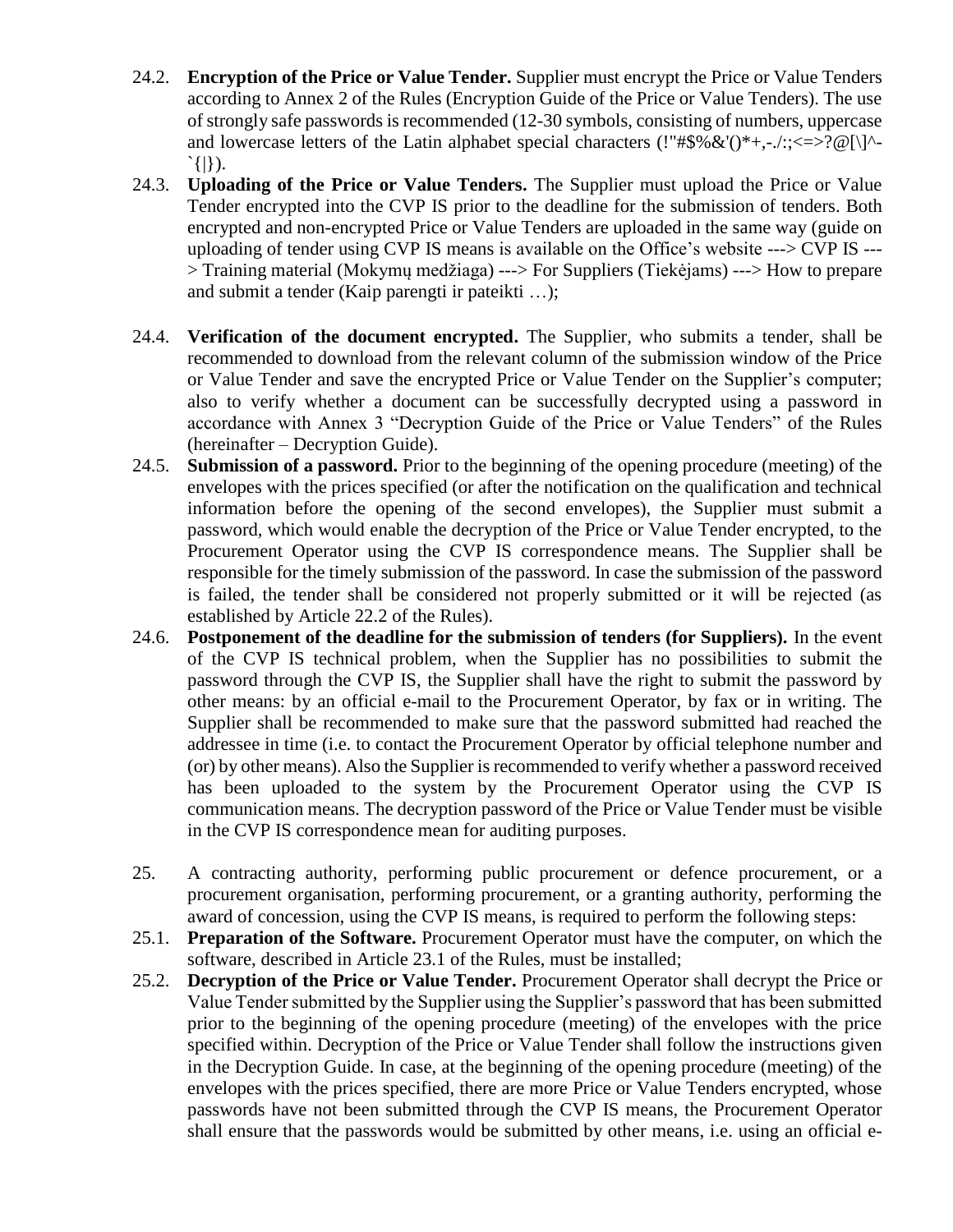mail, by fax or in writing. In case the Supplier fails to submit (due to the Supplier's fault) the password or submits a wrong password, using which the Procurement Operator is not able to decrypt the Price or Value Tenders, the Procurement Operator shall follow the rules given below for the evaluation of the tenders:

- 25.2.1. In case the Procurement Operator cannot, due to this circumstance, open and evaluate a tender document of the suppliers – the Supplier's tender shall be considered as not submitted and it shall not be evaluated;
- 25.2.2. In case a part of the tender document has been already evaluated or can be opened and evaluated, the Procurement Operators shall reject the Supplier's tender as non-compliant to the requirements established in the procurement documents (the Supplier has not submitted the Tender Price);
- 25.2.3. In case of the initial and final tenders are submitted during the electronic procurement, and procurement documents specify the circumstances, when the Supplier fails to submit the final tender, the initial tender shall be evaluated as a final tender, the Supplier's tender shall not be rejected, but the information submitted in the initial tender (including the amendments, adjustments and (or) any additions made during the negotiations if such were performed) shall be evaluated.
- 25.3. **Postponement of the deadline for the submission of tenders (for Procurement Operators).** In the event of the CVP IS technical problem, when the Supplier has no possibilities to submit the password through the CVP IS, the Procurement Operator shall accept the Supplier's password by other means: by an official e-mail, by fax or in writing. Also the Procurement Operator must enter the password received in the CVP IS correspondence mean. The decryption password of the Price or Value Tender must be visible in the CVP IS correspondence mean for future auditing purposes.
- 26. In order to encrypt the Price or Value Tender, the Supplier must use free 7-Zip software that uses AES-256 standard encryption algorithm. The encrypted document must be created in a ZIP format. We recommend to use the latest official 7-Zip version. This software may be downloaded from the manufacturer or the Office's website: Links (NUORODOS) ---> Other links (KITOS NUORODOS) ---> Description of Encryption Means (UŽŠIFRAVIMO PRIEMONIŲ APRAŠAS).

## **IV. RIGHTS AND OBLIGATIONS OF THE OFFICE**

- 27. The Office shall give the right to use the documents, graphic material, text information, software, and other electronic content (hereinafter – the Material), submitted on the CVP IS website.
- 28. In the support and improvement of the CVP IS, the Office shall provide the possibility for the Procurement Operators to carry out the electronic procurements, and the possibility for the Suppliers to take part in such procurement tenders.
- 29. The Office shall reserve the right to modify the CVP IS, also the Material contained in it and electronic procurement means. The registered users shall be notified on the changes performed to the system within a reasonable period of time. Information on changes, modifications or amendments of the CVP IS may be presented in one of the following means: on the Office's website, by e-mail or in a combination of these means, and in other ways.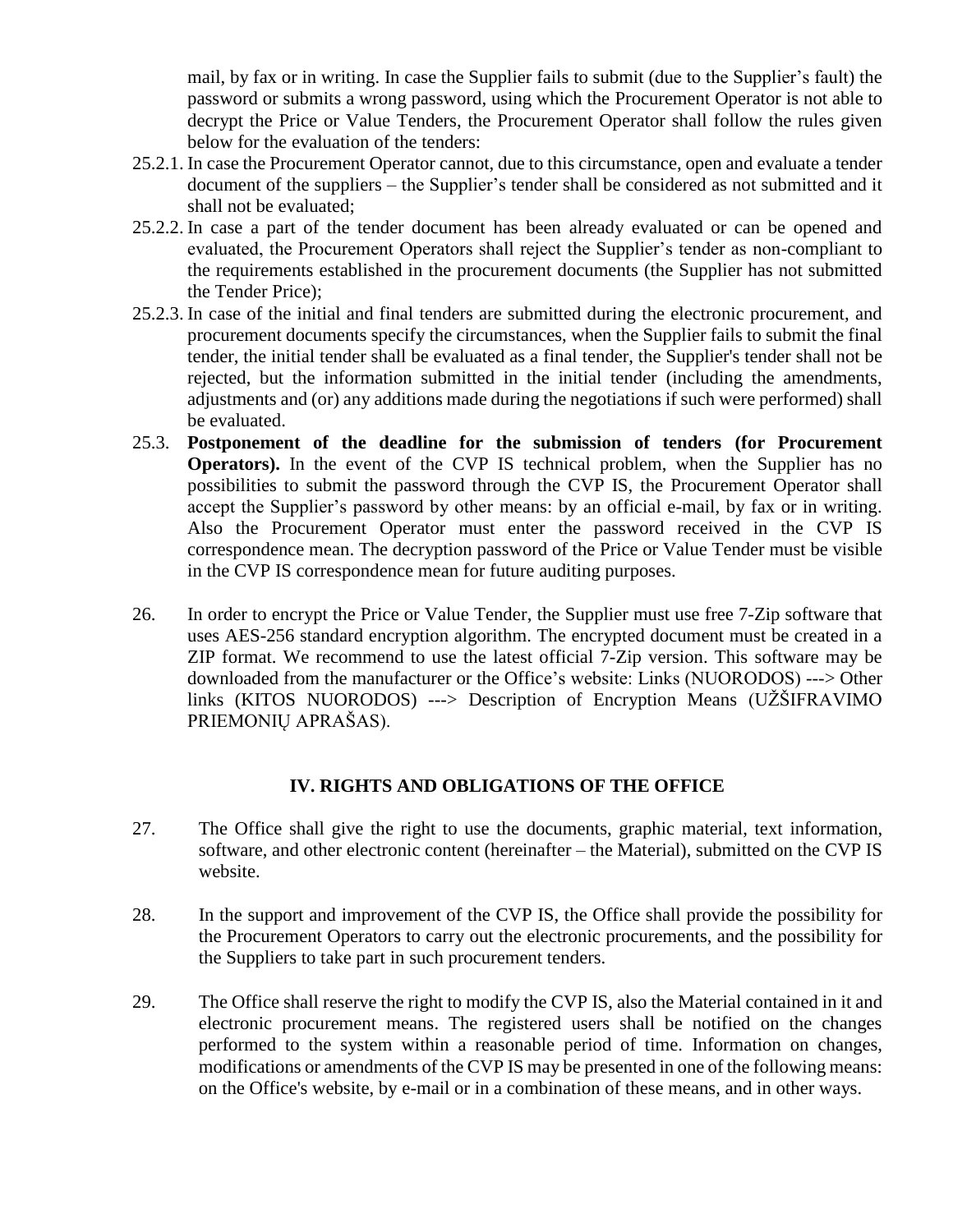- 30. In case the Office finds out that the user of the CVP IS account fails to comply with the obligations laid down in Article 13 of the Rules, the Office shall be entitled to limit the possibility of the Supplier or the Procurement Operator to log-in to the CVP IS for 1 (one) month. In case the Office repeatedly finds out that the user of the CVP IS account fails to comply with the obligations laid down in Article 13 of the Rules, the Office shall be entitled to limit the possibility of the Supplier or the Procurement Operator to log-in to the CVP IS for 3 (three) months.
- 31. The Office has a right to request a CVP IS user to participate in an anonymous survey.
- 32. The Office has a right to create new CPP IS users in the Contracting authoritie's account, meant for the representatives of the Office and other persons and institutions, authorized by the laws of the Republic of Lithuania regulating their activity, in order to access all the information related to the procurement when it is necessary for the performance of their functions. The Contracting authority is not allowed to remove such users created by the Office.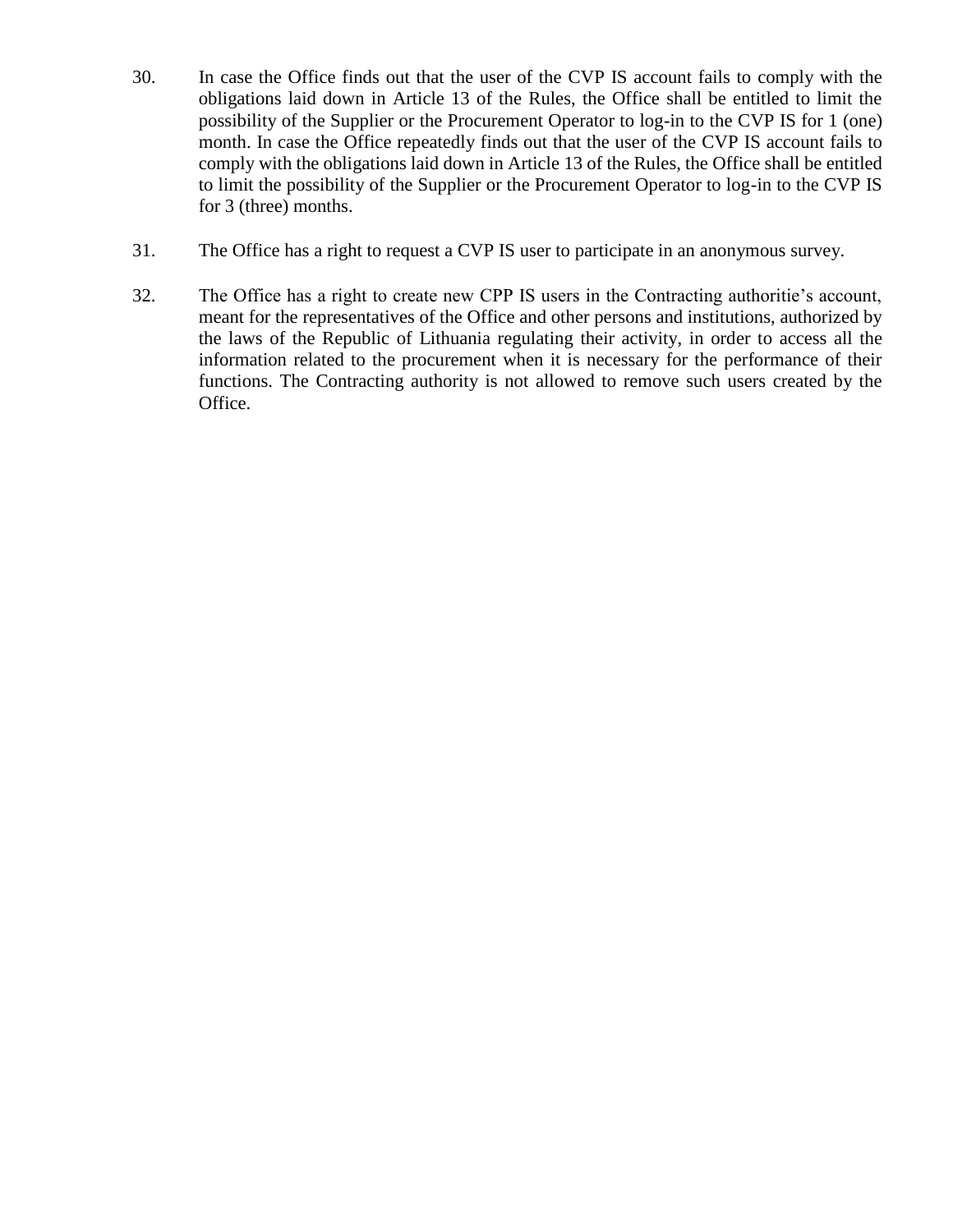Annex 1 to the Rules for the Use of Central Public Procurement Information System

## **Installation Guide of the Software to encrypt the Price or Value Tenders**

The software is available on an official website of the Office. When visiting the website, please find section "Links" (NUORODOS), select "Other links" (KITOS NUORODOS), click on "Description of Encryption Means" (UŽŠIFRAVIMO PRIEMONIŲ APRAŠAS). Clicking on this link, connect to a website of a program's developer, and perform the following steps:

#### 1. Click "Download" (always download the latest official version)

| <b>ZIP</b><br><b>Home</b>                         | <b>Download 7-Zip</b> |             | 7-Zip is a file archiver with a high compression ratio.<br>for Windows: |             | 7-Zip                                                                                                                                                            |
|---------------------------------------------------|-----------------------|-------------|-------------------------------------------------------------------------|-------------|------------------------------------------------------------------------------------------------------------------------------------------------------------------|
| <b>7z Format</b>                                  | <b>Link</b>           | <b>Type</b> | <b>Windows</b>                                                          | <b>Size</b> |                                                                                                                                                                  |
| <b>LZMA SDK</b>                                   | Download              | .exe        | 32-bit x86                                                              | 1 MB        |                                                                                                                                                                  |
| <b>Download</b><br><b>FAQ</b>                     | Download              | .exe        | 64-bit x64                                                              | 1 MB        |                                                                                                                                                                  |
| <b>Support</b><br><b>Links</b>                    |                       |             |                                                                         |             | License                                                                                                                                                          |
|                                                   |                       |             |                                                                         |             | 7-Zip is open source software. Most of the source code is under the GNU LGPL license. The unRAR code is under a mixed license:                                   |
| <b>English</b><br>Chinese Simpl.<br>Chinese Trad. |                       |             |                                                                         |             | You can use 7-Zip on any computer, including a computer in a commercial organization. You don't need to register or pay for 7-Zip.<br>The main features of 7-Zip |

#### 2. Click "Run"

| Do you want to run or save 7z | exe (1.05 MB) from <b>7-zip.org</b> ?. | wn | ancel |  |
|-------------------------------|----------------------------------------|----|-------|--|
|                               |                                        |    |       |  |

#### 3. Click "Install"

| $\sqrt{27}$ 7-Zip   | Setup                         |        |  |
|---------------------|-------------------------------|--------|--|
| Destination folder: |                               |        |  |
|                     | C:\Program Files (x86)\7-Zip\ |        |  |
|                     |                               |        |  |
|                     |                               |        |  |
|                     | Install                       | Cancel |  |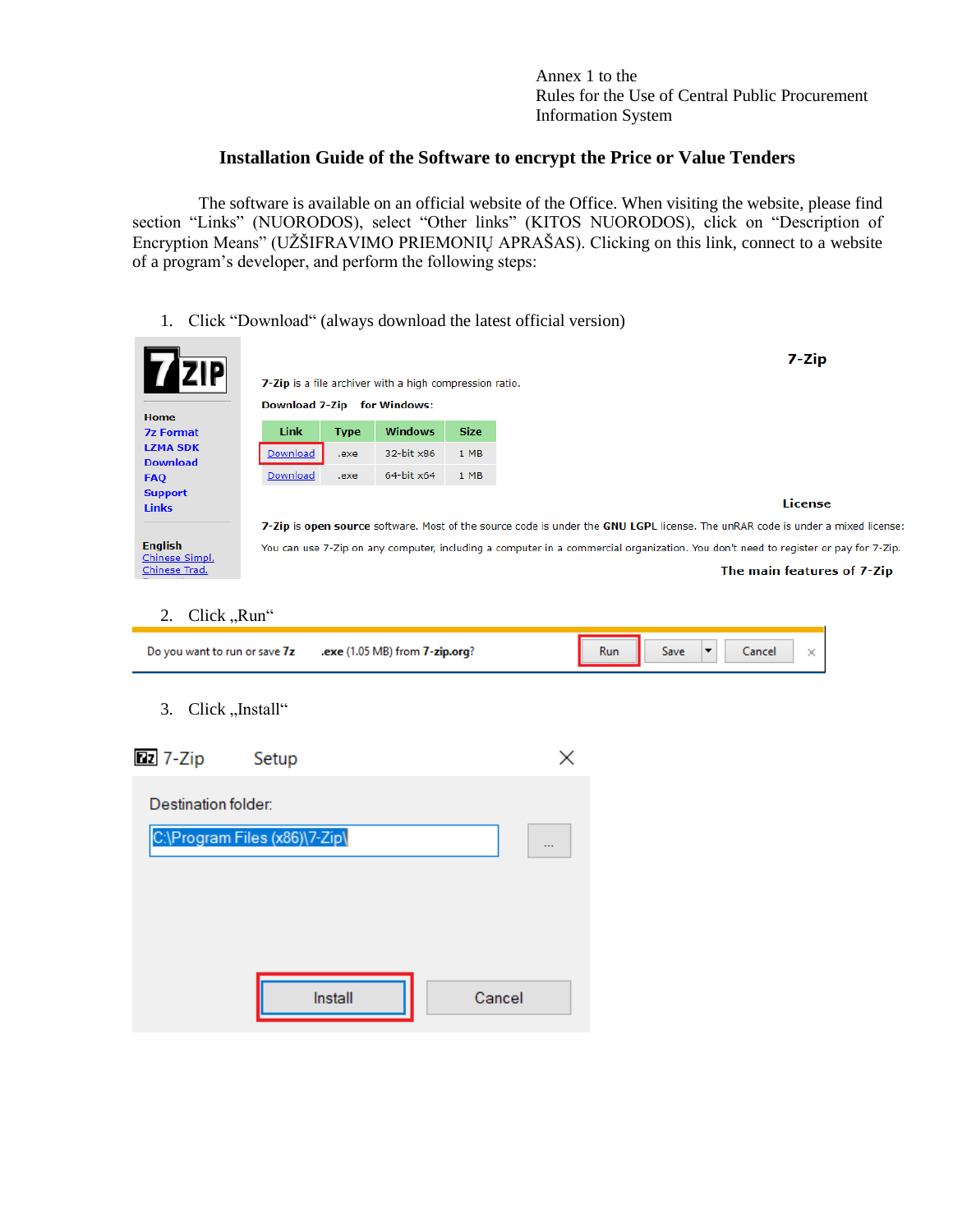| 4. | Click, Close" |
|----|---------------|
|----|---------------|

| ᠇.<br>$\mathsf{Cinv}_n, \mathsf{Cinv}_n$ |        |
|------------------------------------------|--------|
| <b>Ez</b> 7-Zip<br>Setup                 | ×      |
| Destination folder:                      |        |
| C:\Program Files (x86)\7-Zip\            | 444    |
| is installed<br>7-Zip                    |        |
|                                          |        |
| Close                                    | Cancel |

Program has been successfully installed.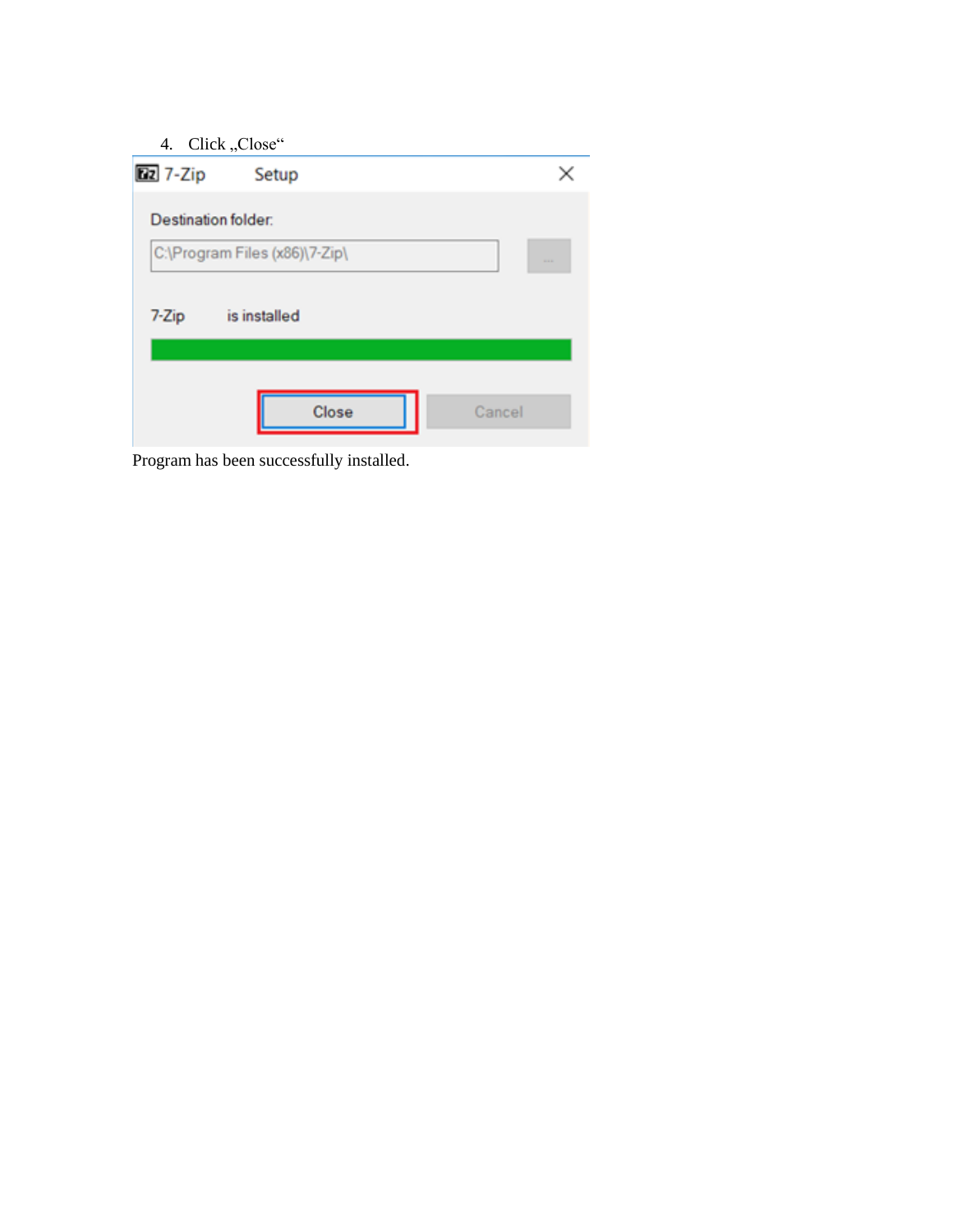Annex 2 to the Rules for the Use of Central Public Procurement Information System

#### **Encryption Guide of the Price or Value Tenders**

In order to encrypt a document, the following steps are required:

- 1. Find a location to save a document on your PC, open a folder and perform the following steps:
	- 1.1. Select a document by clicking a right mouse button
	- 1.2. Select "7-Zip"
	- 1.3. Select "Add to Archive..."



2. A window will appear as indicated below: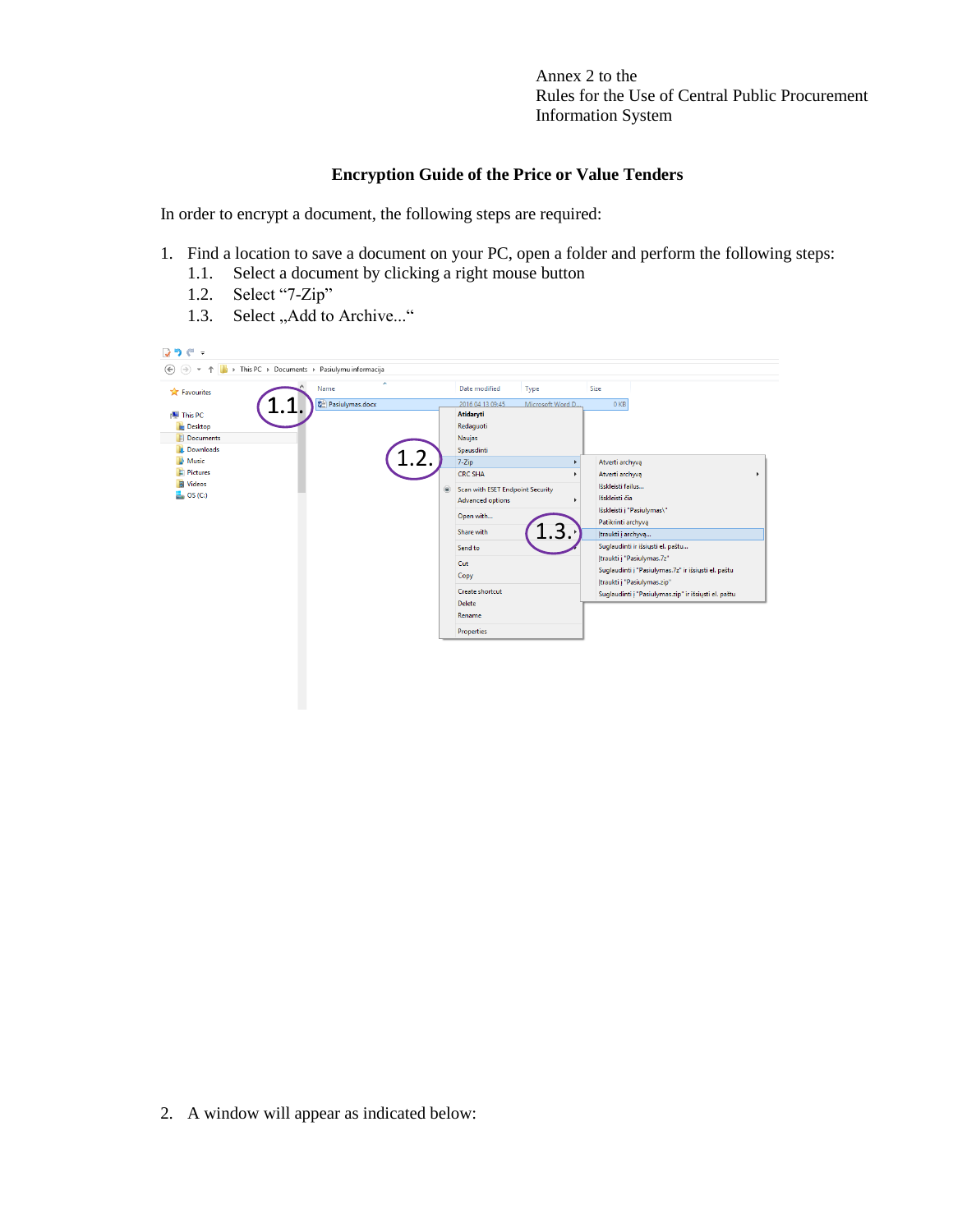| Archive:<br>pasiulymas.7z                                                                    |                                |               |                       | $\checkmark$ | $\ldots$ |
|----------------------------------------------------------------------------------------------|--------------------------------|---------------|-----------------------|--------------|----------|
| Archive format:                                                                              | 7 <sub>z</sub>                 | $\checkmark$  | Update mode:          |              |          |
| Compression level:                                                                           | Normal                         | $\checkmark$  | Add and replace files |              |          |
|                                                                                              |                                |               | Options               |              |          |
| Compression method:                                                                          | <b>LZMA</b>                    | $\checkmark$  | □ Create SFX archive  |              |          |
| Dictionary size:                                                                             | <b>16 MB</b>                   | $\checkmark$  | Compress shared files |              |          |
| Word size:                                                                                   | 32                             |               | Encryption            |              |          |
| Solid Block size:                                                                            | 2 <sub>GB</sub>                | $\checkmark$  | Enter password:       |              |          |
| Number of CPU threads:                                                                       | $\overline{2}$<br>$\checkmark$ | /4            | Reenter password:     |              |          |
|                                                                                              |                                | <b>192 MB</b> |                       |              |          |
|                                                                                              |                                | <b>18 MB</b>  | Show Password         |              |          |
|                                                                                              |                                |               | Encryption method:    | AFS-256      |          |
|                                                                                              |                                | $\checkmark$  | Encrypt file names    |              |          |
|                                                                                              |                                |               |                       |              |          |
| Memory usage for Compressing:<br>Memory usage for Decompressing:<br>Split to volumes, bytes: |                                |               |                       |              |          |

- 3. Perform the following steps:
	- 3.1. Specify a name of the encrypted file of the Price or Value Tender
	- 3.2. Select a saving location of the encrypted file of the Price or Value Tender
	- 3.3. Select ZIP format
	- 3.4. Enter password and repeat it. The use of the safe passwords is recommended (12-30 symbols, consisting of numbers, uppercase and lowercase letters of the Latin alphabet special characters  $(!"\#\$\% \& '()^*+,-/$ :;<=>?@[\]^-`{|})).

3.5. Select AES-256 encryption standard

3.6. Press,  $OK$ "

| Add to Archive                   |                   |              |                                       | ×                              |
|----------------------------------|-------------------|--------------|---------------------------------------|--------------------------------|
| <b>AUGURUS</b><br>pasiulymas.zip |                   |              |                                       |                                |
| Archive<br>3.3.                  | zip               |              | Update mode:<br>Add and replace files |                                |
| Compre                           | Normal            | $\checkmark$ | Options                               |                                |
| Compression method:              | Deflate           | $\checkmark$ | Create SFX archive                    |                                |
| Dictionary size:                 | <b>32 KB</b>      |              | Compress shared files                 |                                |
| Word size:                       | 32                |              | Encryption                            |                                |
| Solid Block size:                | 3.4.              |              | Enter password:<br>                   |                                |
| Number of CPU threads:           | 4<br>$\checkmark$ | /4           | Reenter password:                     |                                |
| Memory usage for Compressing:    | 131 MB            |              |                                       |                                |
| Memory usage for Decompressing:  | 2MB               |              | I Show Password                       |                                |
| Split to volumes, bytes:         |                   | 3.           | $n/m$ AES-256                         | $\checkmark$<br>$\overline{O}$ |
| Parameters:                      |                   |              |                                       |                                |
|                                  |                   |              |                                       |                                |
|                                  | 3.6.              | <b>OK</b>    | Cancel                                | <b>Help</b>                    |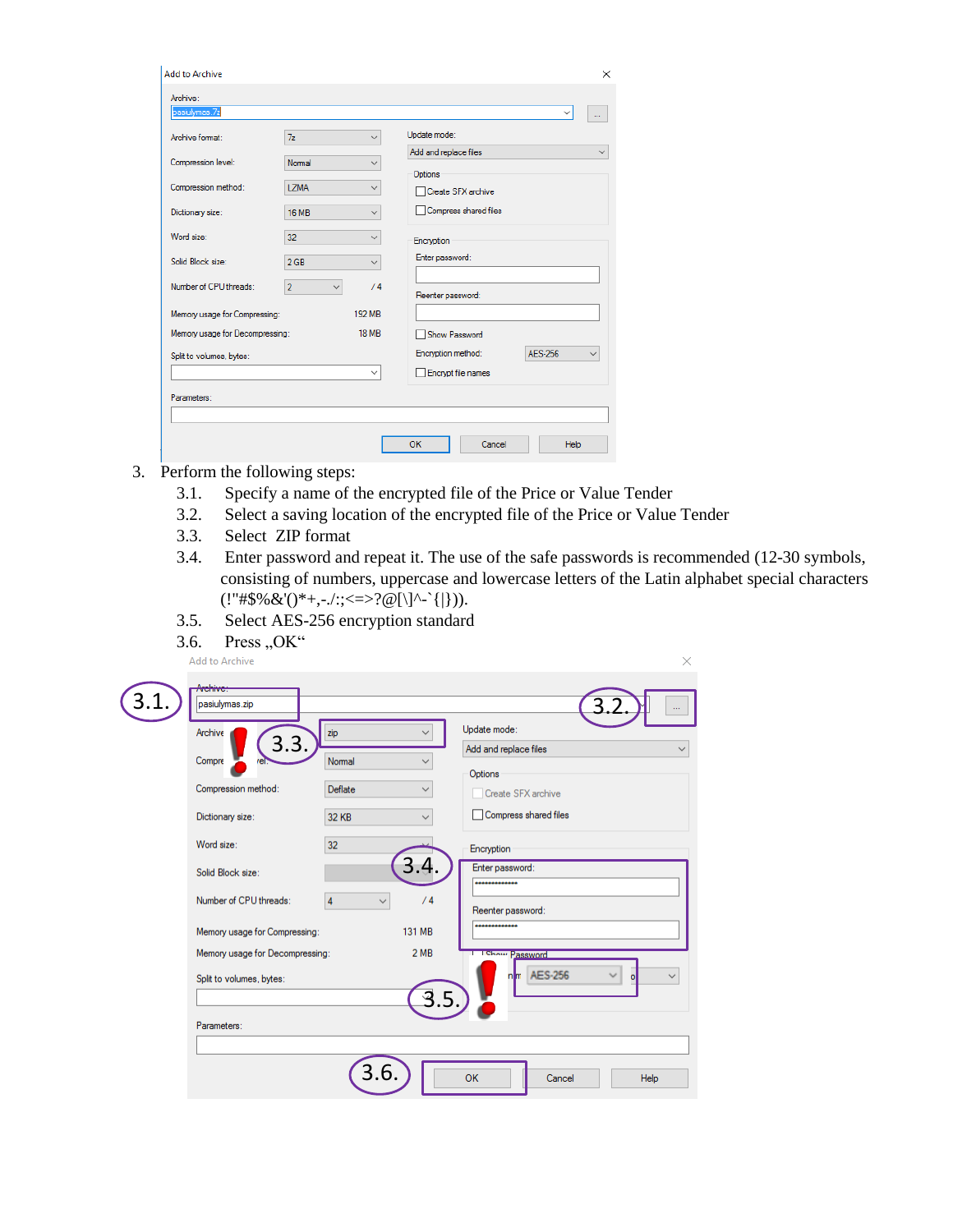Annex 3 to the Rules for the Use of Central Public Procurement Information System

#### **Decryption Guide of the Price or Value Tenders**

In order to decrypt a document, the following steps are required:

- 1. Find a location to save a document on your PC, open a folder and perform the following steps:
- 1.1.Select a document by clicking a right mouse button
- 1.2.Select "7-Zip"
	- 1.3. Select , Unzip to "Tender/...".



2. When opening the Price or Value Tender, enter or copy a password submitted by the Supplier, press OK:

| $\boxed{2}$            | 0% Išskleidžiama C:\Users\JMaciulev  ija\Pasiulymas.zip |                     |          |   |
|------------------------|---------------------------------------------------------|---------------------|----------|---|
| Praėjęs laikas:        | 00:01:19                                                | Dydis:              |          | 0 |
| Likes laikas:          |                                                         | Sparta:             |          |   |
| Failai:                | 0                                                       | Apdorota:           |          | 0 |
| Suglaudinimo laipsnis: | Slaptažodžio įvedimas                                   | ×                   |          | 0 |
| lšskleidžiama          | Įveskite slaptažodį:                                    |                     |          |   |
| Pasiulymas.docx        |                                                         |                     |          |   |
|                        | Rodyti slaptažodį                                       |                     |          |   |
|                        | Gerai                                                   | Atšaukti            |          |   |
|                        |                                                         |                     |          |   |
|                        | Fone                                                    | Laikinai sustabdyti | Atšaukti |   |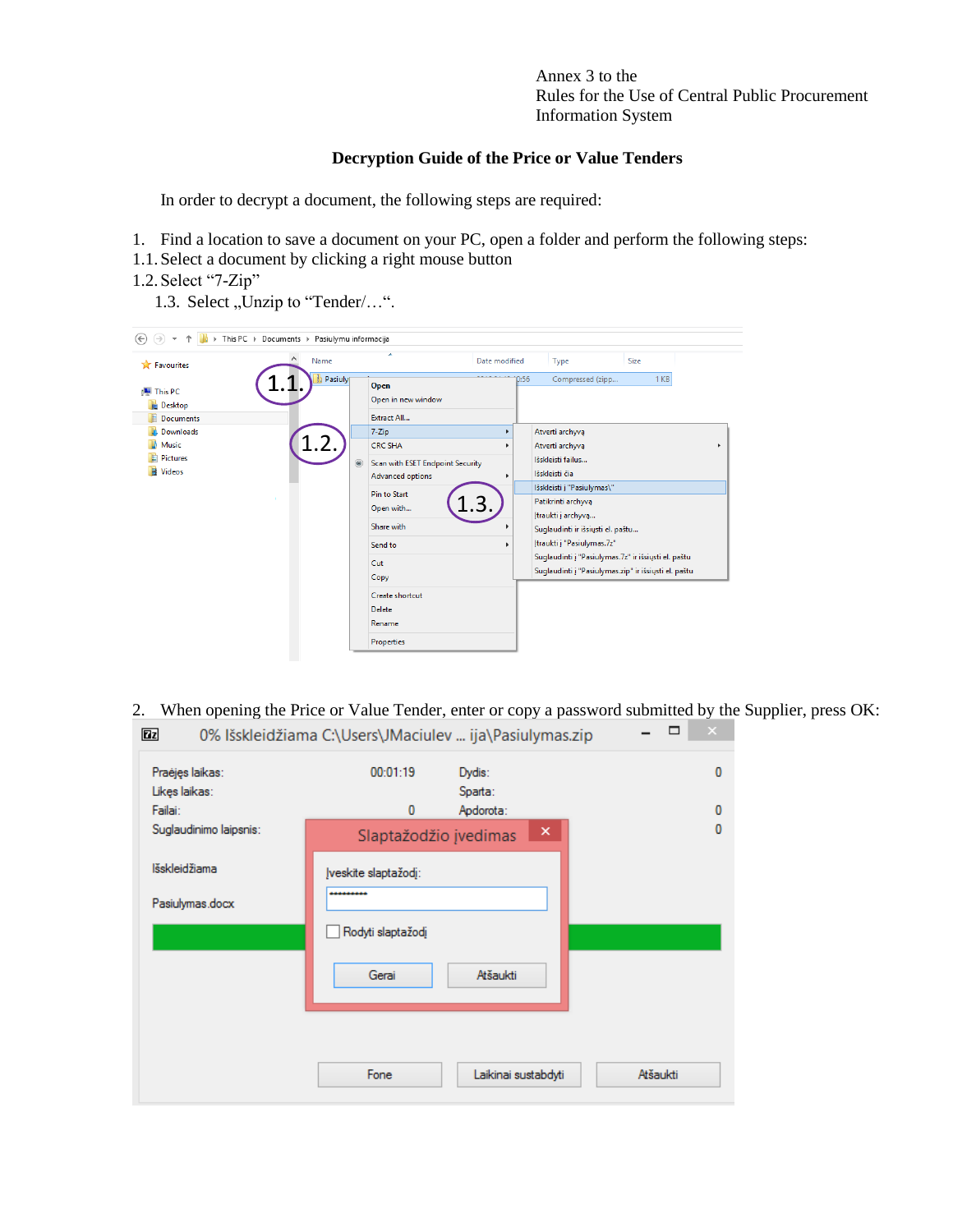# 3. Open a new folder, which is created after decryption of the Price or Value Tender:<br>  $\blacksquare$   $\triangleright$  This PC  $\triangleright$  Documents  $\triangleright$  Pasiulymai  $\triangleright$

| Name           | Date modified    | l vpe            | Size |
|----------------|------------------|------------------|------|
| Pasiūlymas     | 2016 04 13 11:19 | File folder      |      |
| Pasiulymas.zip | 2016 04 13 10:56 | Compressed (zipp | КB   |

#### 4. Open the Price or Value Tender:

| $\sigma$<br>$\overline{A}$<br>᠊ᢐ᠂<br>н                                                        |                                               |                                                                                                                                                                                                                                                                                                                                                                                                                                   |                           | pasiulymas.docx [Tik skaityti] - Word                                                        |
|-----------------------------------------------------------------------------------------------|-----------------------------------------------|-----------------------------------------------------------------------------------------------------------------------------------------------------------------------------------------------------------------------------------------------------------------------------------------------------------------------------------------------------------------------------------------------------------------------------------|---------------------------|----------------------------------------------------------------------------------------------|
| <b>PAGRINDINIS</b><br><b>FAILAS</b>                                                           | <b>ITERPIMAS</b><br><b>DIZAINAS</b>           | PUSLAPIO MAKETAS<br><b>NUORODOS</b>                                                                                                                                                                                                                                                                                                                                                                                               | PAŠTAS<br>PERŽIŪRA        | RODYMAS                                                                                      |
| X Iškirpti<br><b>En Kopijuoti</b><br> klijuoti<br>Formato teptukas                            | P                                             | $\mathsf{P} \left[ \mathsf{P} \right] \times \mathsf{a} \mathsf{b} \in \mathsf{X}_2 \left[ \mathsf{X}^2 \right] \left[ \mathsf{A} \right] \times \frac{\mathsf{d} \mathsf{Y}}{\mathsf{d} \mathsf{X}} \times \frac{\mathsf{A}}{\mathsf{d} \mathsf{X}} \times \left[ \mathsf{B} \right] \equiv \equiv \equiv \equiv \left[ \left\langle \mathsf{B} \right] \times \left[ \bigotimes \mathsf{A} \right] \boxplus \mathsf{A} \right]$ | AaBbCcDc<br>1   prastasis | AaBbCcDc<br>$A$ a $B$ b $C$<br>AaBb<br><b>T</b> Be tarpy<br>Antraštė 1<br>Antraš             |
| $\overline{\mathbb{F}_M}$<br>Mainu sritis                                                     | Šriftas                                       | G.<br>Pastraipa                                                                                                                                                                                                                                                                                                                                                                                                                   | 履                         |                                                                                              |
| Naršymas<br>leškoti dokumente<br><b>ANTRAŠTĖS</b><br>PUSLAPIAI                                | $\star \times$<br>۰ م<br>REZULTA <sup>1</sup> |                                                                                                                                                                                                                                                                                                                                                                                                                                   |                           | 3 - 1 - 2 - 1 - 1 - 1 - $\times$ 3 - 1 - 1 - 1 - 2 - 1 - 3 - 1 - 4 - 1 - 5 - 1 - 6 - 1 - 7 . |
| Sukurkite interaktyviąją dokumento struktūrą.<br>Bus paprasta žinoti, kur esate, arba greitai |                                               |                                                                                                                                                                                                                                                                                                                                                                                                                                   |                           | Atsidarys dokumento informacija                                                              |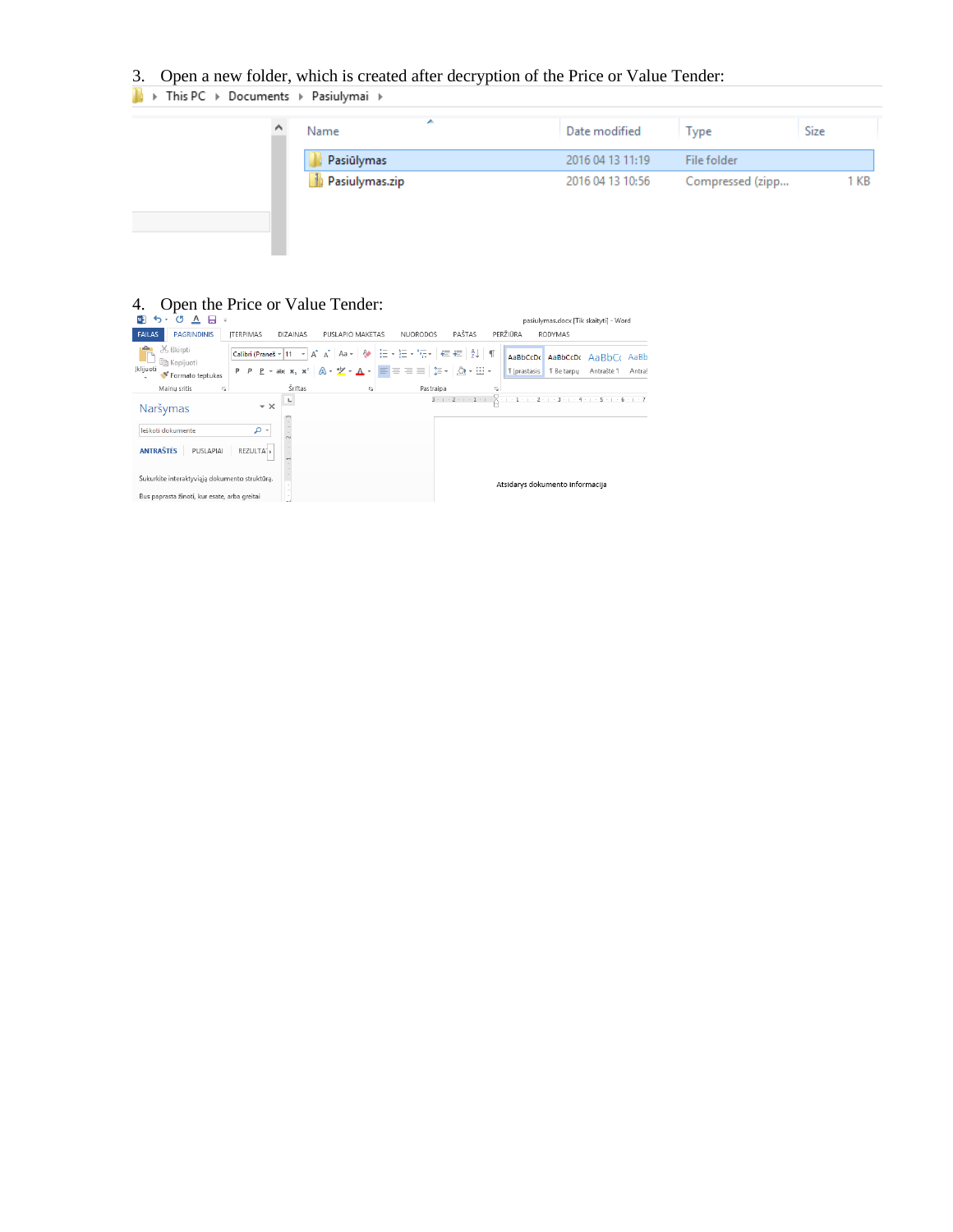Annex 4 to the Rules for the Use of Central Public Procurement Information System

## **Encryption Possibilities for the Price Tenders**

| No.            | <b>Method/Procedure of</b>                                | <b>Criterion of the evaluation</b>                            | <b>Criterion of the evaluation of</b>                                |
|----------------|-----------------------------------------------------------|---------------------------------------------------------------|----------------------------------------------------------------------|
|                | public procurement, defence                               | of the lowest price                                           | the ratio of price or costs and                                      |
|                | procurement or purchasing                                 |                                                               | quality                                                              |
|                |                                                           |                                                               | / of most economically                                               |
|                |                                                           |                                                               | advantageous tender                                                  |
|                |                                                           |                                                               | for defence procurement                                              |
| $\mathbf{1}$   | Open procedure (such as, open                             | The<br>entire<br>tender<br><sub>or</sub><br>a                 | The tender document specifying                                       |
|                | tender, simplified open tender,                           | specifying<br>document<br>the<br>value of the tender shall be | Tender Price<br>shall<br>the<br>be<br>encrypted<br>(only<br>the      |
|                | survey announced, and the<br>$like*)$                     | encrypted                                                     | second<br>envelope)                                                  |
|                |                                                           |                                                               |                                                                      |
| $\overline{2}$ | Restricted procedure (such as,                            | The<br>entire<br>tender<br><b>or</b><br>a                     | The tender document specifying                                       |
|                | restricted tender, simplified                             | specifying<br>document<br>the                                 | Tender Price<br>shall be<br>the                                      |
|                | restricted tender and the like*)                          | value of the tender shall be                                  | encrypted (the second envelope                                       |
|                |                                                           | encrypted                                                     | only)                                                                |
|                |                                                           |                                                               |                                                                      |
| 3              | Competitive dialogue and the                              |                                                               | The<br>final<br>tender<br>document                                   |
|                | like*                                                     |                                                               | specifying the Tender Price shall                                    |
|                |                                                           |                                                               | be encrypted (the second envelope                                    |
| $\overline{4}$ |                                                           | The entire final tender or a                                  | only)<br>When the price and other parts of                           |
|                | Negotiated procedures (such<br>as, disclosed negotiation, | final<br>tender<br>document                                   | the tender are requested to submit                                   |
|                | undisclosed negotiation,                                  | specifying the value of the                                   | in a single envelope, the entire                                     |
|                | simplified disclosed                                      | tender shall be encrypted                                     | final tender or a final tender                                       |
|                | negotiation, simplified                                   | (initial Price Tender cannot                                  | document specifying the value of                                     |
|                | undisclosed negotiation,                                  | be encrypted).                                                | the tender shall be encrypted.                                       |
|                | survey during which                                       |                                                               | When in two envelopes, the final                                     |
|                | negotiations are held, and the                            |                                                               | tender document specifying the                                       |
|                | $like*)$                                                  |                                                               | value of the tender shall<br>be                                      |
|                |                                                           |                                                               | encrypted (if a final tender is not                                  |
|                |                                                           |                                                               | requested for submission,<br>the                                     |
|                |                                                           |                                                               | tender cannot be encrypted).<br>An initial Price Tender shall not be |
|                |                                                           |                                                               | encrypted.                                                           |
| 5              | Other undisclosed procedures                              | The<br>entire<br>tender<br><b>or</b><br>a                     | The tender document specifying                                       |
|                | (such as, survey and the like*)                           | specifying<br>the<br>document                                 | Tender Price shall be<br>the                                         |
|                |                                                           | value of the tender shall be                                  | encrypted (the second envelope)                                      |
|                |                                                           | encrypted                                                     | only)                                                                |
| 6              | Dynamic purchasing system                                 | Encryption shall be subject to                                | Encryption shall be subject to the                                   |
|                |                                                           | public<br>procurement<br>the                                  | public<br>procurement<br>method                                      |
|                |                                                           | method<br><i>(indicative)</i><br>tender                       | <i>(indicative)</i><br>tender<br>cannot<br>be                        |
| $\tau$         | Electronic auction                                        | cannot be encrypted)<br>The tender may not be                 | encrypted)<br>Tender cannot be encrypted                             |
|                |                                                           | encrypted                                                     |                                                                      |
| 8              | Project tender                                            | The tender<br>may<br>not be                                   | Tender cannot be encrypted                                           |
|                |                                                           | encrypted                                                     |                                                                      |

\*Other analogous procurement procedures included in the Description for Low Value Procurement Procedures.